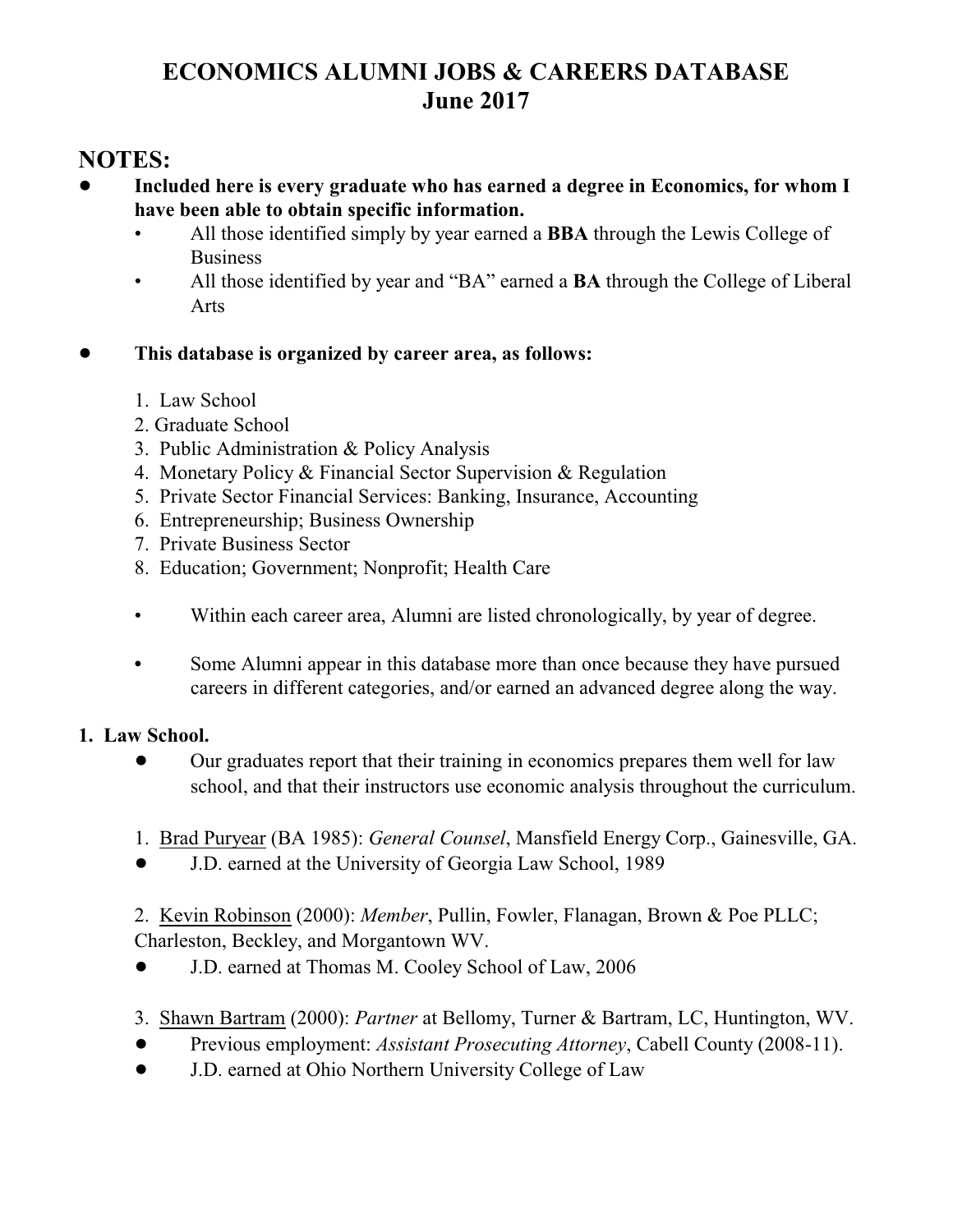4. Matthew Powers (2000): *Major, US Marine Corps*; *Special Assistant US Attorney* for the Marine Corps, Office of the Judge Advocate General, NC.

! J.D. earned at the University of Minnesota Law School, 2008

5. Josh Carpenter (BA 2003): *Appellate Attorney*, Federal Public Defender's Office, Asheville, NC.

- ! J.D. earned at Georgetown University Law School, 2006
- 6. Jarrod Jordan (2003): *Associate* at Anspach Meeks Ellenberger LLP, Huntington, WV.
- ! J.D. earned at WVU Law School, 2007
- 7. Steven (Shawn) Ratcliff (2003): *J.D., Columbia University (NY) Law School*, *2006*.
- 8. Heather Hammond (BA 2004): *J.D., U of Kentucky Law School*, *2008*.
- 9. Andrew Dornbos (BA 2006): *Associate* at Spilman Thomas & Battle, PLLC, WV.
- 10. Caroline Clark (2007): *Division Order Analyst*, EnerVest Ltd., Charleston, WV.
- ! Previous employment: *Associate* at Zerbe & Pence LLC, Charleston, WV (May 2015 - March 2016); *Associate* at Steptoe & Johnson, PLLC, Charleston, WV (April 2012 - March 2015); *Title Specialist*, EQT Corporation, Pittsburgh, PA (May 2010 - March 2012).
- ! J.D. earned at WVU Law School, 2010
- 11. Shawn Adkins (2008): *Assistant United States Attorney,* Martinsburg, WV.
- Previous employment: Special Assistant United States Attorney, Northern District of WV (November 2014 - May 2015); *Assistant Prosecuting Attorney*, Harrison County, WV (September 2011 - May 2015).
- ! J.D. earned at Thomas M. Cooley Law School, 2011
- 12. Justin Marcum (2008): Member of WV House of Delegates, 20<sup>th</sup> District.
- ! Previous employment: *Assistant Prosecutor*, Mingo County, WV
- ! J.D. earned at the Appalachian School of Law (Grundy, VA), 2011

13. Jenny (Kyle) Hayhurst (BA 2008): *Title Contractor*, Percheron Energy LLC, Morgantown, WV.

- ! Previous employment: *Curative Land Agent* at Mason Dixon Energy, LLC, Bridgeport WV.
- ! J.D. earned at WVU Law School, 2011
- 14. Bryon Collier (2009): *Associate,* Huddleston Bolen LLP, Huntington, WV.
- ! J.D. earned at WVU Law School, 2012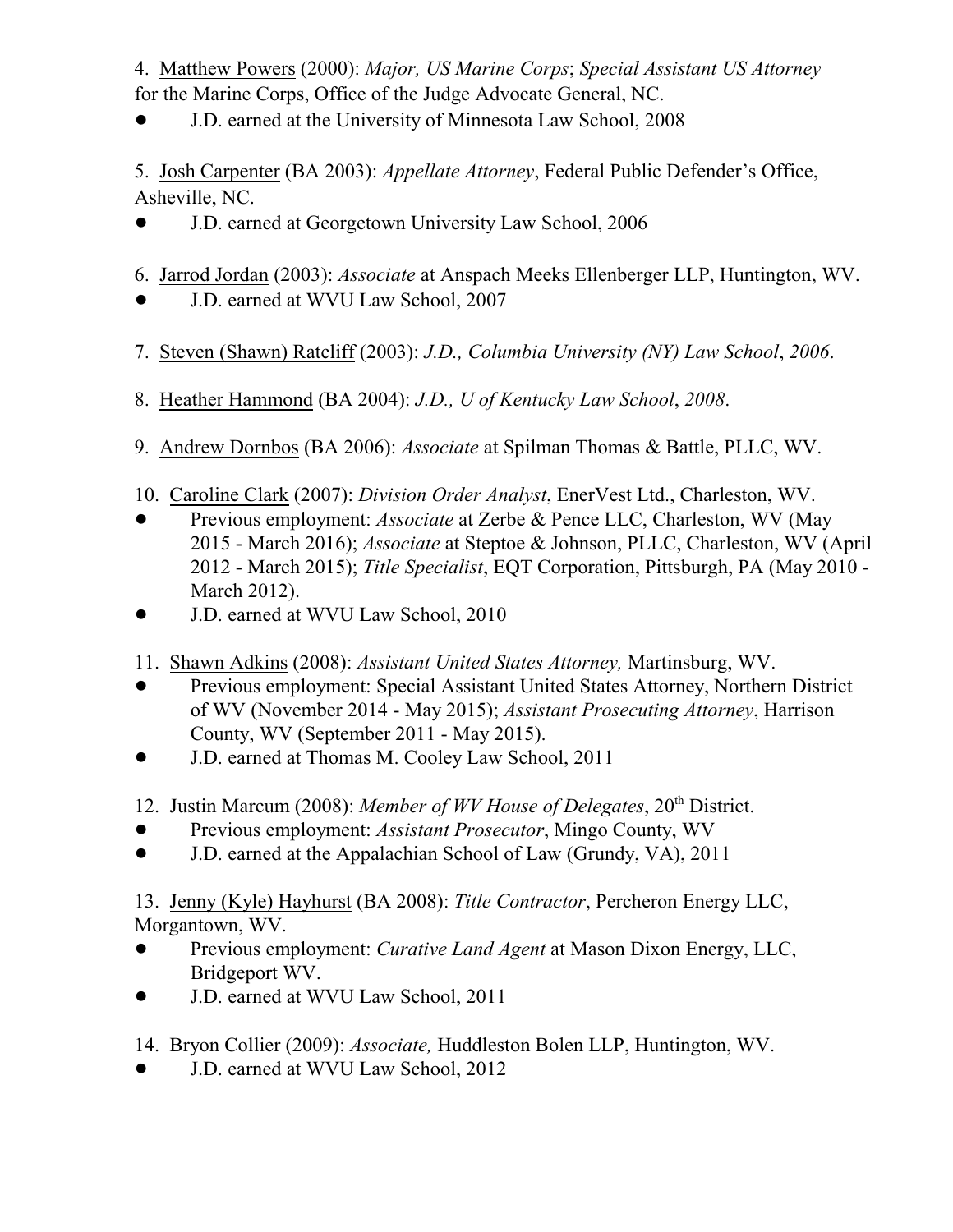15. Amanda Gilbert-Largent (2009):Currently *Assistant Clerk*, Hartford (CT) Superior Court, Connecticut.

- ! Previous employment: *Law Clerk*, Law Offices of Douglas J. Brunner, Springfield MA (2010-13)
- ! J.D. earned at Western New England College School of Law, 2012

16. Brandon Smith (BA 2010): Currently *Title Agent*, Purple Land Management LLC, Canonsburg PA.

- ! Previous employment: *Law Clerk,* Bulgo & Kaminski LC, Washington DC (2013- 14).
- ! J.D. earned at WVU Law School, 2013
- 17. Shane Snyder (BA 2012): *J.D., WVU Law School, 2015.*

18. Joseph Overstreet (2013): *Associate* at The Law Offices of Valencia & Diaz, Ltd., Cincinnati, OH.

! J.D. earned at The Ohio State University Moritz College of Law, 2016

19. Cephas Evans III (2013): *Director of Legal Affairs & Business Development*, Ace Pipeline, Inc., Charleston, WV.

! J.D. earned at the Charleston (SC) School of Law, 2016

20. Aaron Kidd (2013): Currently *Legal Assistant*, Heavens Law Firm PLLC, Charleston, WV.

• J.D. earned at WVU Law School, 2016

21. Jonah Samples (2016): *The Ohio State University Moritz College of Law, Class of 2019.*

22. Sarah Gabhart (2016): *University of Kentucky Law School, Class of 2019.*

- 23. Ben Norris (2017): *Belmont University College of Law, Class of 2020.*
- 24. Stephen Davis (2017): *WVU Law School, Class of 2020.*

**2. Graduate School**. Our graduates have earned, or are currently earning, a variety of advanced degrees:

- 1. Michael Newsome (1990): *Ph.D.* in *Economics*, U. of Kentucky.
- 2. Craig Moore (BA 1991): *MS in Economics*, University of Wisconsin-Madison, 1993.

3. Jennifer (Harrell) Sobanet (BA 1993): *MBA, The Wharton School*, University of Pennsylvania, 1998.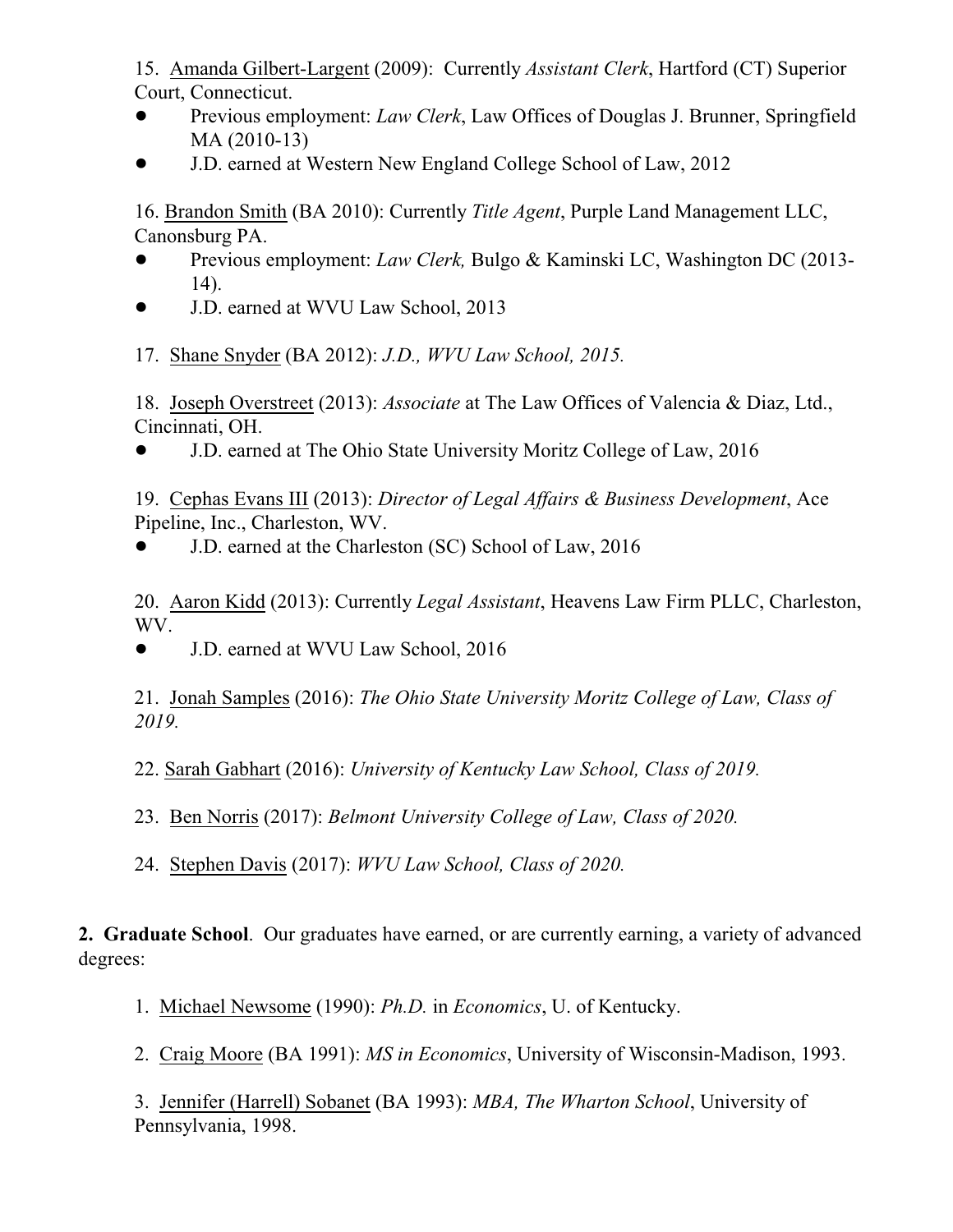4. Dwayne Shugert (1995): *Master of Divinity*, Drew University 1998. *Pastor* of New Hope United Methodist Church, Proctorville, OH.

5. Kevin Chattin (2001): *MBA*, Marshall University, 2012.

6. Kristy Hays (BA 2002): *MPA* in *Strategic Management & Evaluation*, George Washington University, 2010.

- 7. Margaret Chapman (BA 2004):
- ! MBA in *Accounting*, George Washington University, 2009
- ! *MA* in *European & Eurasian Studies*, George Washington University, 2010
- *MA* in *History*, George Washington University, 2016
- 8. Rob Smith (2004): *MA* in *Applied Economics*, Ohio University.
- 9. Claudia Williamson (2004): *Ph.D.* in *Economics*, WVU.

10. Charity Curran (2004): *Master in Professional Accounting*, Michael G. Foster School of Business, University of Washington, Seattle, WA, 2009.

- 11. Andrew Burk (2005):
- ! *MBA,* University of Michigan
- ! *MAE Master of Applied Economics,* University of Michigan*.*
- 12. Carlos Lopes (2005): *Ph.D.* in *Economics*, U of Kentucky.
- 13. Iloba Nzekwu (2006): *MA* in *Economics*, Miami University of Ohio.
- 14. Katrina Zell (2007):
- ! *MA* in *Economics*, Miami University of Ohio, 2008.
- ! *MS* in *Biostatistics*, U. of Pittsburgh Graduate School of Public Health, 2013.
- 15. Caroline Clark (2007): *MBA*, WVU, 2010.
- 16. Kevin Oakley (2008): *MBA,* University of Notre Dame*,* 2014*.*

17. Christina Hohman (BA 2008): *MA* in *Communication*, College of Charleston, WV, 2011.

- 18. Betsy (Truex) Powell (2010):
- ! *MA* in *Economics & MS* in *Agricultural, Environmental, & Economic Development*, The Ohio State University.
- ! *Ph.D*. in *Agricultural, Environmental, and Economic Development,* December 2014, The Ohio State University. (Ranked #1 in this field, in the country.)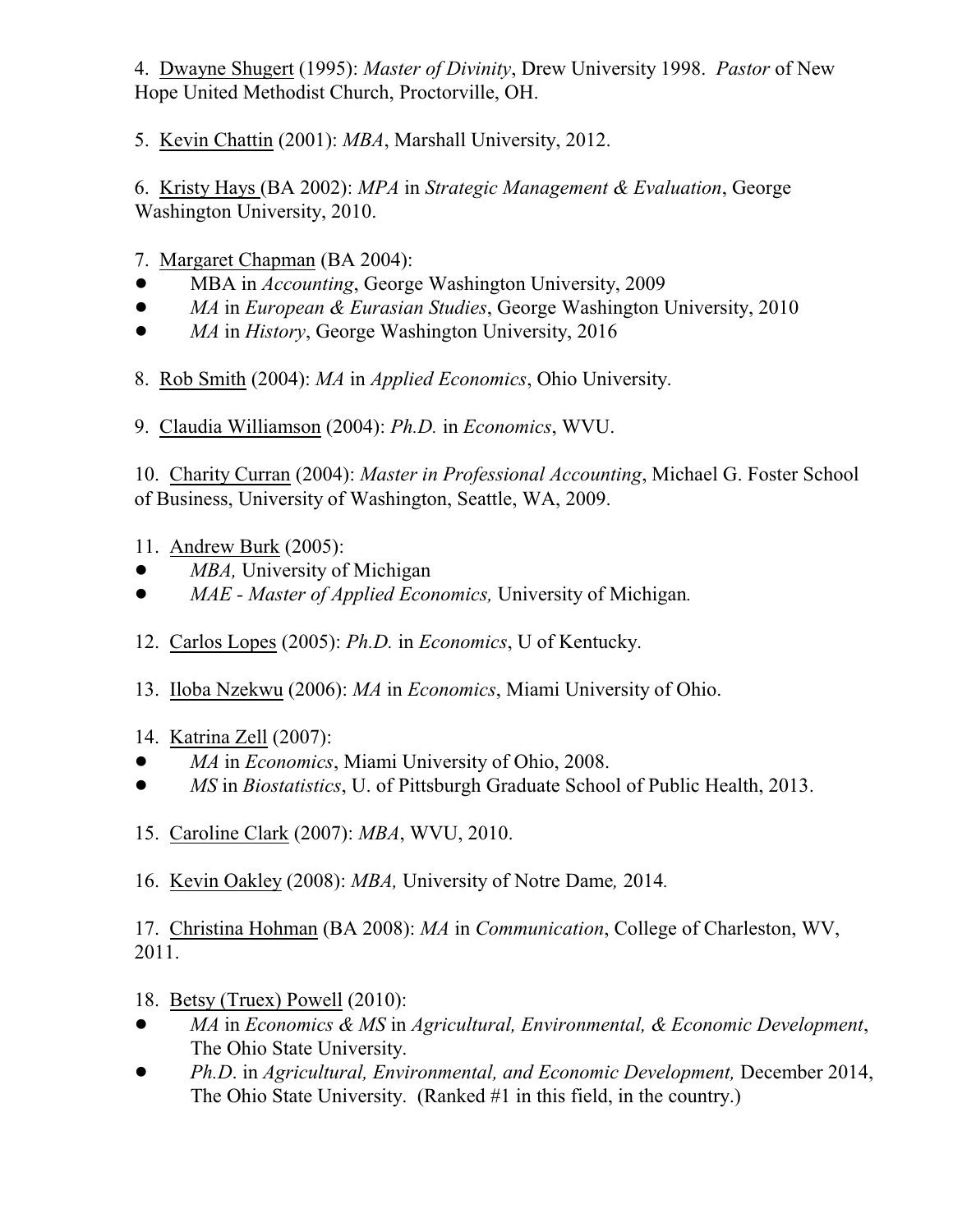19. Carla Ramirez Hensley (2010): *MS* in *Applied Economics*, The Ohio State University, 2011.

20. Alicia Hess Copley (2010): *MS* in *Applied Economics*, The Ohio State University, 2011.

21. Sam Waugaman (BA 2010): *MA* in *Applied Economics,* UNC Greensboro, 2011.

22. Kevin Massie (2011): *MBA*, Morehead State University, 2013.

23. Joshua McAdoo (2011): *MS in Health Care Administration; MS in Human Resources Management,* Marshall University, 2013.

24. Gray Forlines (2012): enrolled in the *Economics PhD Program* at the University of Kentucky.

25. Joshua Parsons (BA 2012): enrolled in the *MA in Economics Program* at the University of Colorado Denver*.*

26. Lu Li (2012): enrolled in the *MS in Accounting* program at the *Fox School of Business,* Temple University, Philadelphia PA.

- ! Previous employment: *Export Manager Assistant*, Jiangsu Sainty Corporation, China; *Personal Financial Advisor*, Shanghai Pudong Development Bank (May 2012 - August 2012).
- ! Certified in *Export Management* by the US Department of Commerce and the WV Export Council, Marshall University, 2012.

27. William (Chip) O'Connell (BA 2012): enrolled in the *Political Science PhD Program* at the University of Kentucky.

28. Amanda (Sellers) Patrick (2013): *MS* in *Mathematical Finance,* UNC Charlotte, 2014.

29. Savannah Keller (BA 2014): enrolled in the *Master of Arts in Law & Diplomacy* program, the Fletcher School of Law & Diplomacy, Tufts University, Fall 2016.

30. Josh McCabe (2014): *MBA*, Marshall University, 2016.

31. Katie Kramer (2014): *MBA,* Marshall University, 2015*.*

32. Charles Dobson (2016): enrolled in the *Economics Ph.D. Program* at The Ohio State University, Fall 2016.

33. Jordan Fanelli (2017): enrolled in the *MA Program in Political Economy*, at King's College London, UK.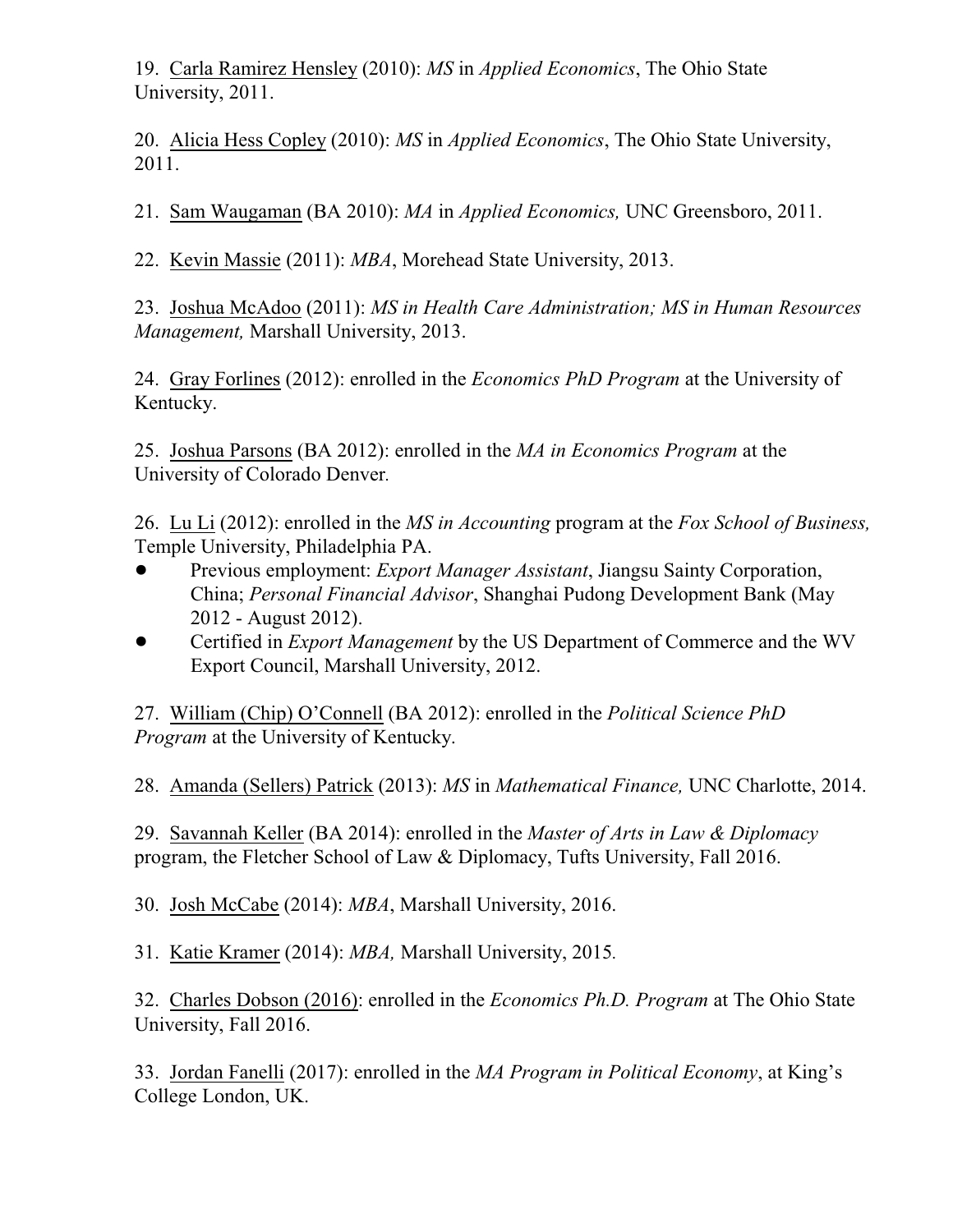34. Jennifer Neimann (2017): enrolled in the *MS Program in Biostatistics*, University of Kansas Medical Center, Kansas City, MO.

### **3. Public Administration & Policy Analysis.**

#1. The **WV State Legislature**, Charleston, WV:

1. Kevin Robinson (2000): *Research Analyst* in the **Policy Evaluation and Research Division** 2000 - 03.

2. Noah Browning (2004): *Research Analyst* in the **Policy Evaluation and Research Division** 2004 - 06.

3. Adam Fridley (BA 2013): *Audit Manager*, WV Legislative Auditor's Post Audit Division.

! Previous position: *Research Analyst* in the **Policy Evaluation and Research Division** 2013 - 16.

#### #2. The **WV State Tax Department**:

- 1. Elizabeth Pardue (2008): *Acting Research Director*.
- Previous position: *Tax Analyst II* (June 2015 Jan 2017)
- 2. Jeremy Boring (2009): *Analyst*, 2010- 2013.

#### #3. The **WV State Budget Office**:

1. Steven (Andy) Wood (BA 2010), *Budget Analyst.*

#### #4. The **Morehead State University Budget Office**:

- 1. Amanda Archer (2008), *Budget Analyst II*, 2012 Dec. 2014.
- ! Previous employment: **Marshall University Budget Office**, *Senior Budget Analyst* 2010-12.

#5. *Economists* and *Project Managers* at the **US Army Corps of Engineers**, which does applied policy analysis in environmental and transportation economics.

! The Huntington, WV district office is the largest Corps of Engineers office in the country, and home to many of the Corps' top-ranked economists.

1. Lisa Metheney (1992): *Deputy District Engineer for Programs & Project Management*, Charleston, SC district office*.*

- ! Previous position: *Assistant Chief, Programs & Project Management*, Charleston, SC district office (June 2009 - Jan 2014)
- Employed as an Economist at the Corps since 1993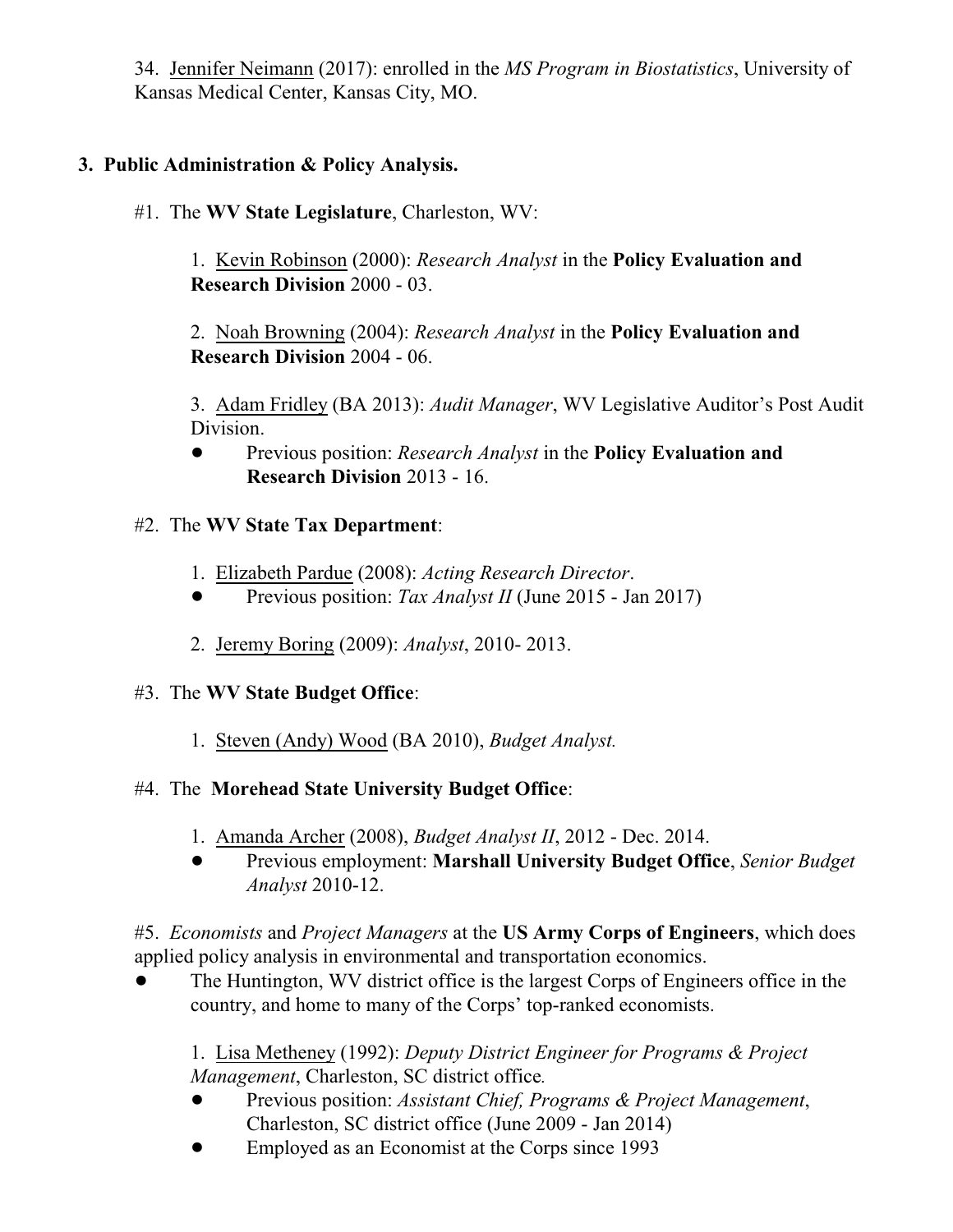2. Arden Sansom (BA 1993): *Economist*, 1995 - Present. Currently at the Galveston, TX district office.

3. Natalie (Ashford) McKinley (1995): *Regional Economist*, 1995 - Present, at the Huntington WV district office.

4. Travis Holley (BA 1996): *Regional Economist*, 2001 - Summer 2014, at the Huntington WV district office.

5. Eric Singley (BA 2010): *Economist* at the Huntington WV district office.

6. JoAnn Combs (2011): *Program Analyst & Certified Floodplain Manager*, at] the Huntington WV district office.

7. James Nowlin (2014): *Economist*, Planning Center of Expertise for Inland Navigation and Risk-Informed Economics Division, at the Huntington WV district office.

- 8. Susannah Byrd (2016): *Economist* at the Pittsburgh PA district office.
- ! Previous employment: *Economist* in the Modeling, Mapping, and Consequences Branch of the Planning Center of Expertise for Inland Navigation and Risk-Informed Economics Division, at the Huntington WV district office.

#4. The **Marshall University Center for Business & Economic Research**, which specializes in applied economic research of interest to the local, regional, and state government and business sectors.

1. Christine Risch (1994): *Director of Resource & Energy Economics*.

2. Elizabeth Pardue (2008): *Demographic Research Specialist* (August 2013 - May 2015); *Research Associate* (July 2010 - August 2013).

3. Alicia (Hess) Copley (2010): *Research Associate*.

#### **4. U.S. Monetary Policy & Financial Sector Supervision & Regulation**.

1. Anjali (Mediratta) Brannon (BA 1995): *Analyst*, Monetary Policy Unit, Federal Reserve Board of Governors, Washington DC, 1996-98.

2. Brian Rosenberg (2006): *Supervisory Examiner*, Federal Deposit Insurance Corporation (FDIC), Raleigh, NC.

3. Noelle Kivett (2013): *Financial Institution Specialist*, FDIC, WV.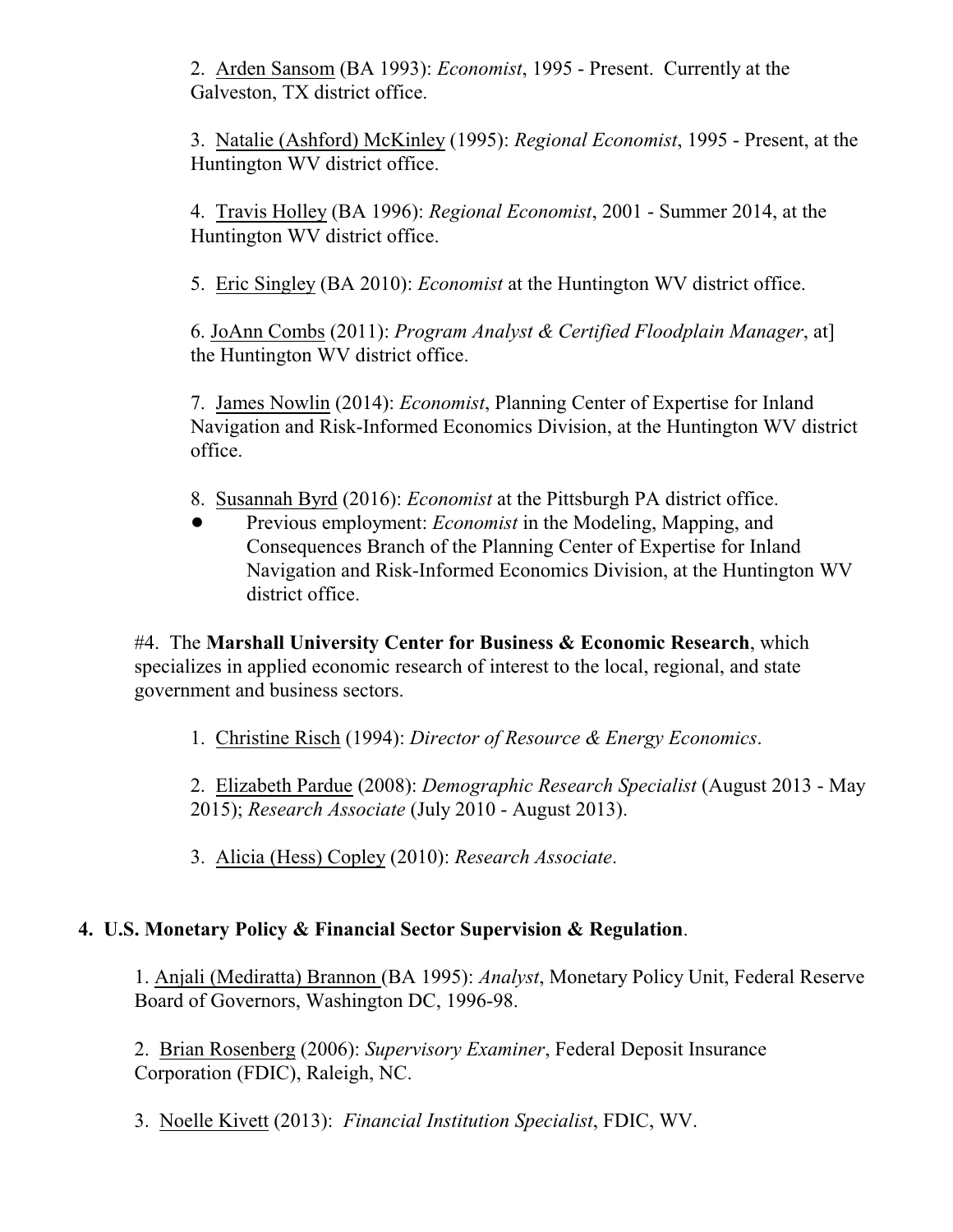4. Matt Lawless (2013): *Financial Institution Specialist*, FDIC, Richmond VA.

5. Elisha J. Hassan (2014): *Financial Institution Specialist*, FDIC, Scott Depot, WV (February 2015 - October 2016).

! Previous employment: *Financial Institution Intern*, FDIC, Richmond, VA (May 2014 - February 2015).

6. Katie Kramer (2014): *Economic Research Assistant*, Division of Insurance & Research, FDIC, Washington, DC.

7. Rebekah (Sarah) Carson (2015): *Economic Research Assistant*, Division of Insurance & Research, FDIC, Washington, DC (August 2015 - July 2016).

## **5. Private Sector Financial Services: Banking, Insurance, Accounting**.

1. Chris Ashworth (1997): *Associate Wealth Advisor*, Ironwood Wealth Management. Hurricane, WV.

! Previous employment: *Wealth Advisor*, BB&T, Charleston, WV (January 2007 - April 2007); *Senior Retirement Specialist*, Fidelity Investments, Covington, KY (November 1997 - January 2007).

2. Chet (Michael) Warren (1997): *Senior Investment Management Consultant & Financial Advisor*, Morgan Stanley Smith Barney, Indianapolis IN.

3. William "Trey" Murdock III (2001): *Vice President for Investment Banking*, Citigroup, Inc., Houston, TX.

4. Jason Hatcher (2002): *Market Executive - Commercial Banking Team Leader*, Peoples Bank, Huntington, WV. Responsible for supervising a team of business banking professionals as they manage large commercial loans, deposits, cash management, and new client acquisitions in WV, KY, and Southern OH.

! Previous employment: *City Executive & Market President,* J.P. Morgan Chase, Charleston, WV. ; *Vice President & Relationship Manager*, J.P. Morgan Chase, Huntington, WV.

5. Daniel Afzalirad (2005): *Advisor*, Chase Investment Services, J.P. Morgan Chase, Huntington, WV.

6. Iloba Nzekwu (2006): *Lead Portfolio Analyst*, Vantiv (payment processing & technology solutions provider, to merchants and financial institutions), Cincinnati OH.

7. Eden Hodges (2006): *Mortgage Banker*, Chase Home Lending, J.P. Morgan Chase, WV.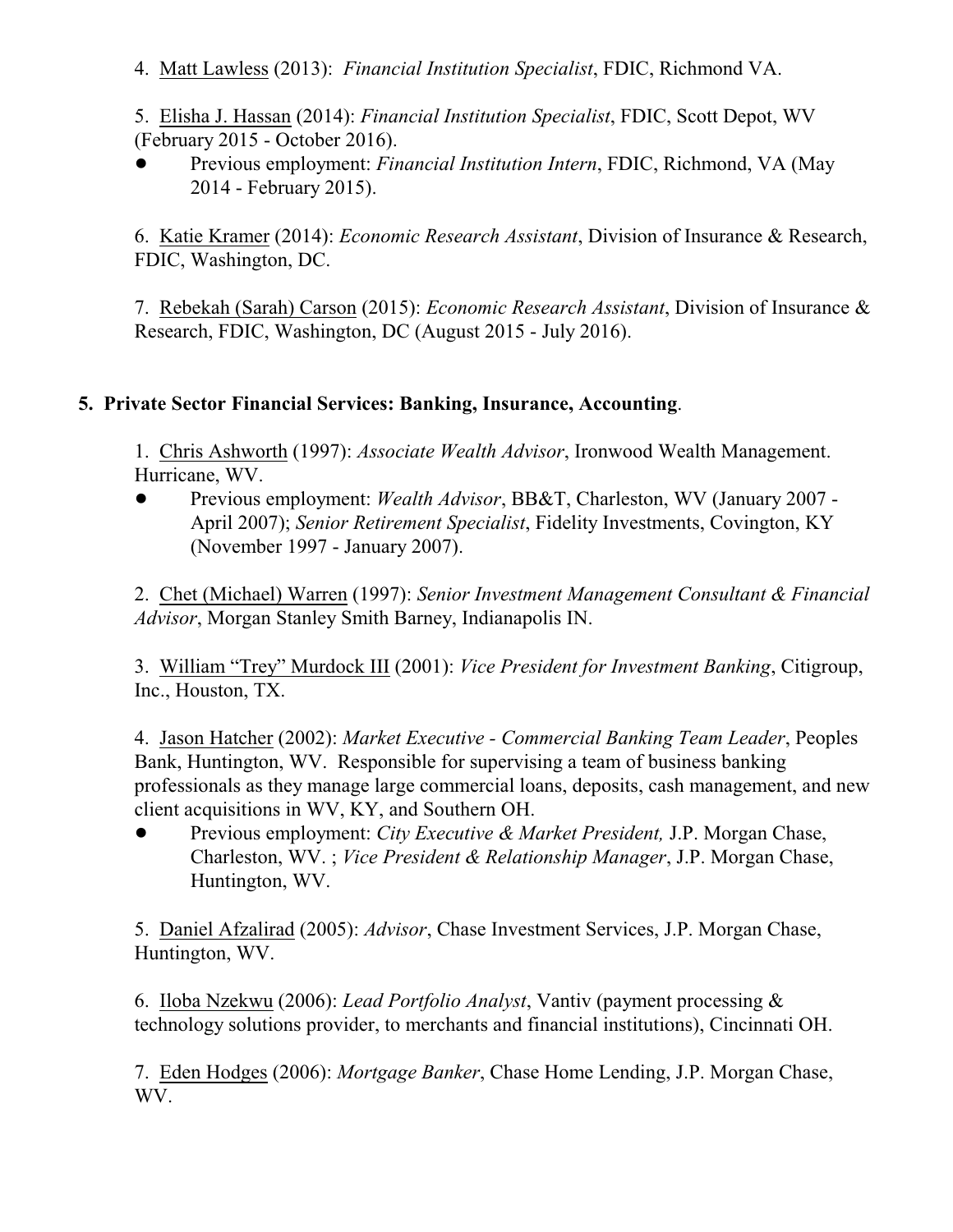- 8. Nick Facci (2006): *Manager Internal Audit*, Kennametal Corp., Latrobe, PA.
- ! Previous employment: *Manager*, Dixon Hughes Goodman LLP, Charleston, WV (April 2011 - January 2014).

9. Jason Fleck (2006): *Commercial Loan Review Manager*, City National Bank, Charleston, WV.

10. Tom Hedrick (2007): *Analyst,* BNY Mellon, Pittsburgh, PA.

! Previous employment: *Proxy Support Specialist,* BNY Mellon, Pittsburgh PA (January 2008 - January 2014).

11. Dylan Whitcher (2007): *Business Development Manager*, Alliance of Merger & Acquisition Advisors, Chicago IL.

12. Matt Rucker (2008): *Managing Consultant - Disputes & Investigations*, Navigant Management Consulting, Washington, DC Metro Area.

! Previous employment: *Supervisor*, Arnett Foster & Toothman (Public Accounting Firm), Charleston, WV (January 2010 - February 2016); *Business Valuation & Litigation Support Associate*, Dixon Hughes PLLC, Charleston, WV (July 2008 - October 2009).

13. Kevin Oakley (2008): *Vice President* - *Investment Banking*, Lancaster Pollard, Columbus, OH.

! Previous employment: *Assistant VP - Investment Banking*, Lancaster Pollard (Jan 2016 - Dec 2016); *Investment Banking Associate*, Lancaster Pollard (July 2014 - Dec 2015).

14. Evan Singer (2008): *BSA Officer* at First Guaranty Bank, Hammond, LA

! Previous employment: *VP/Regional Lending Manager*, First Guaranty Bank, Greensburg, LA (June 2011 - August 2014); *VP/North Louisiana Regional Lending Manager*, First Guaranty Bank, Shreveport, LA (October 2009 - June 2011).

15. Phil Blankenship (2009): *Commercial Relationship Manager*, City National Bank, Huntington, WV.

! Previous employment: *Credit Analyst*, First Sentry Bank, Huntington. WV.

16. Gena (Spratt) Matthews (2009): *VP, Middle Market & Syndications*, at WSFS Bank, Havertown, PA.

! Previous employment: *Portfolio Manager, Middle Market & Syndications*, WSFS Bank, Wilmington DE (2013 - 2017); *Commercial Credit Analyst I, II, III* at WSFS Bank, Wilmington DE (2010 - 2013); *Financial/Project Analyst*, Communities in Schools, Dover DE (August 2009 - July 2010).

17. Evan Chiarenzelli (2010): *Financial Advisor & Portfolio Manager,* Oppenheimer & Company, Inc., Cincinnati, OH.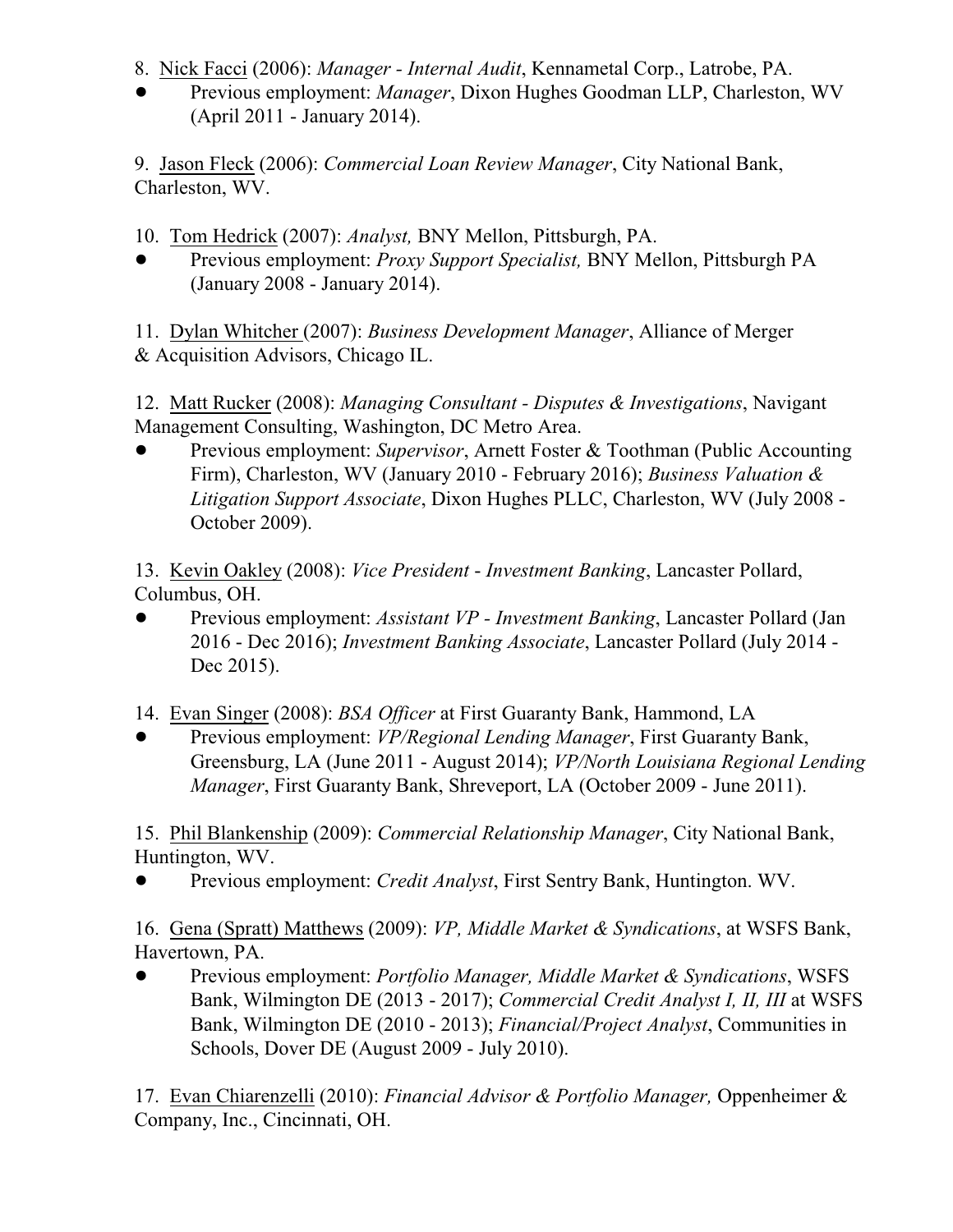18. Pedro Agenjo Pila (2011): *Mexico International Relationship Desk Assistant,* Santander Private Banking International, Geneva, Switzerland.

- ! Previous employment: *Intern*, Santander Private Banking International, Santander Bank, Miami, FL (February 2014 - February 2015).
- 19. Kevin Massie (2011): *Personal Banker*, Huntington National Bank, Bridgeport, WV
- ! Previous employment: *Store Manager*, Parcel Pros, Williamsburg, VA (October 2013 - August 2015)
- ! *Economics Intern*: U.S Army Corps of Engineers, Huntington, WV (June 2009 June 2013)

20. Tiffany (Spitler) Haynie (2012): *Personal Banker*, Fifth Third Bank; and *Financial Representative*, AG Insurance & Financial Solutions, Huntington, WV.

! Previous employment: *Public Relations Officer*, Raymond James Financial, Inc., Barboursville, WV (April 2014 - May 2015); *Member Services/Loan Officer*, Universal Federal Credit Union, WV (May 2012 - April 2014).

21. Thomas Intorcio (2012): *Central Relationship Manager*, Fidelity Investments, Merrimack, NH.

22. Michael Farley (2012): *Bank Teller Supervisor*, Huntington Federal Savings Bank, Huntington, WV (August 2013 - February 2017).

23. Ian Alsvary (2013): *Credit Monitoring Supervisor*, LegacyTexas Bank, Dallas/Forth Worth, TX.

! Previous employment: *Credit Monitoring Analyst*, LegacyTexas Bank, Dallas/Forth Worth, TX (July 2014 - May 2016).

24. Kelsey Roach (2013): *Financial Services Specialist*, Apprisen (formerly Consumer Credit Counseling of Southern WV), Cross Lanes, WV.

25. Amanda (Sellers) Patrick (2013): *Financial Analyst II*, TIAA-CREF, Charlotte, NC.

26. Joanna Rodgers (2014): *Professional Banker Development Associate*, People's Bank, Marietta OH.

27. Zachary Brown (2014): TransMarket Group LLC, Chicago, IL.

28. Joseph Cryan (2014): *Analyst, Project Finance & Control Team*, AIG (American International Group), Tokyo, Japan.

29. Michael Blake (2014): *Community Banking Branch Manager III*, BB&T, North Myrtle Beach, SC (May 2015 - February 2016); *Sales Associate*, United Bank, Charleston, WV (September 2014 - February 2017)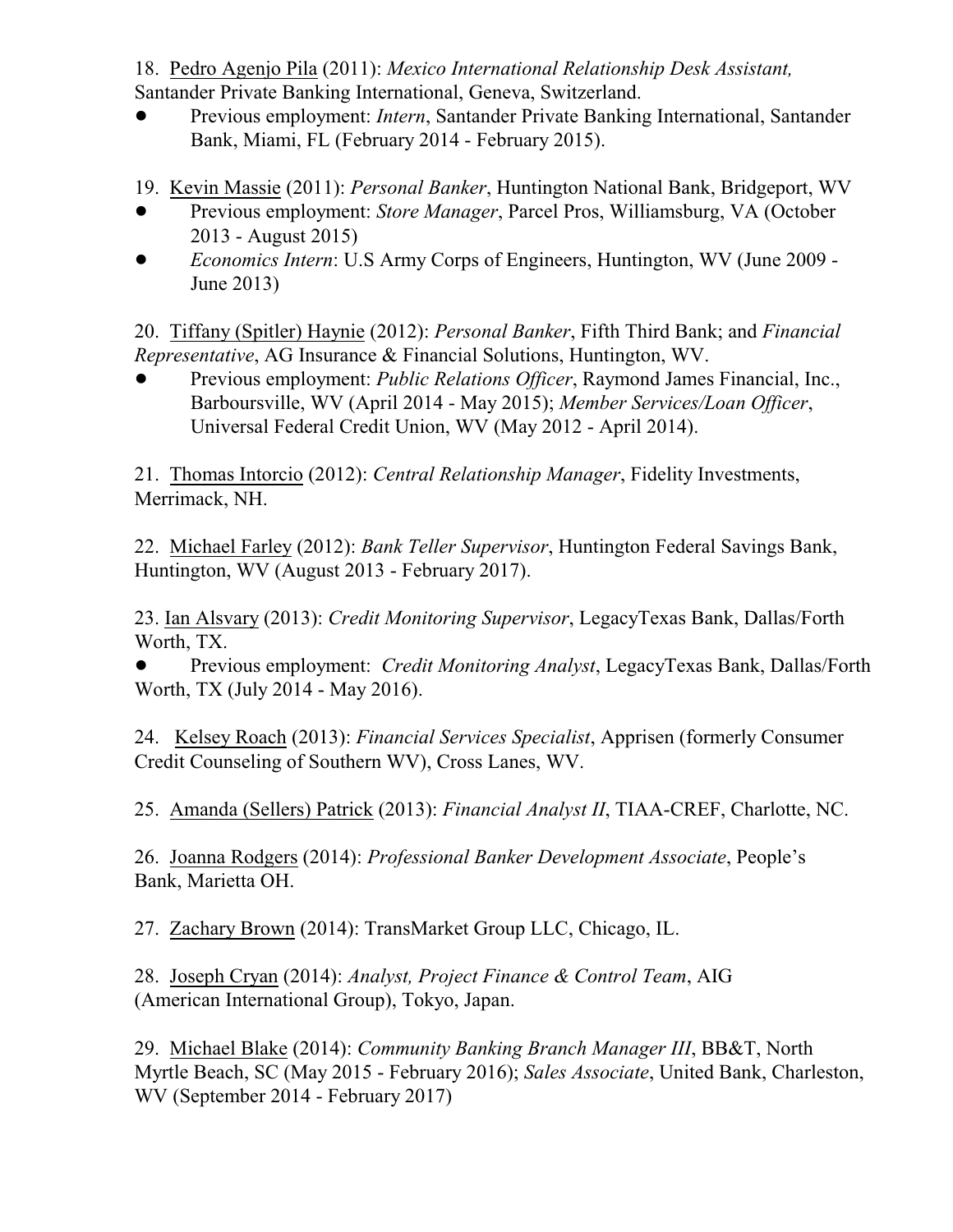30. Preston Thompson (2014): *Financial Advisor*, Raymond James, Huntington, WV

! Previous employment: *Broker*, Merrill Lynch, Baltimore, MD (Feb 2016 - April 2016); *Broker*, Merrill Lynch, Jacksonville, FL (June 2015 - Feb 2016).

31. Katelyn Bullock (2014): *Customer Service Representative*, Coastline Insurance Associates of NC, Inc. Southport, NC.

! Previous employment: *Financial Representative Assistant,* Northwestern Mutual, Fredericksburg VA (June 2016 - Oct 2016); *Licensed Insurance Agent*, GEICO, Fredericksburg, VA (Jan 2015 - April 2016); *Management Trainee*, Enterprise Holdings, Mechanicsville, VA (August 2014 - January 2015).

32. Elisha J. Hassan (2014): *Commercial Portfolio Manager*, United Bank, Huntington, WV.

! Previous employment: *Financial Institution Specialist*, FDIC, Scott Depot, WV (February 2015 - October 2016); *Financial Institution Intern*, FDIC, Richmond, VA (May 2014 - February 2015).

33. Shyla (Snodgrass) Cogar (2014): *Compliance Analyst*, JP Morgan Chase & Co., Newark, DE.

34. Tabitha Justice (BA 2014): *Licensed Agent*, Bankers Life. Huntington, WV.

35. Jon Stephen Artis (2015): *Cost & Financial Analyst, Client & Customer Support Specialist, Credit-Risk Analyst* at State Farm Insurance, Cincinnati, OH.

Previous employment: Account Representative, State Farm, Bellevue WA and Ceredo WV (June 2016 - Dec 2016).

36. Brandon Gwinn (2015): *Customer Service Manager*, Food Lion, Raleigh-Durham, NC.

Previous employment: Frozen Food/Dairy Sales Associate, Food Lion, Summersville, WV (Sept 2011 - Fegb 2016)

37. Timothy (Michael) Hutchinson (2016): *Commercial Credit Analyst,* Huntington National Bank, Columbus, OH.

38. Jacob Roman (2016): *Financial Representative*, Northwestern Mutual Life, Huntington, WV.

39. Elijah Duduit (2017): *Analyst*, Graystone Consulting (Morgan Stanley), Charleston, WV.

# **6. Entrepreneurship & Business Ownership**

1. Anjali (Mediratta) Brannon (BA 1995): *Owner*, Ayurveda Natural Health Center, Beavercreek, OH. See [www.midwestayurveda.com](http://www.midwestayurveda.com))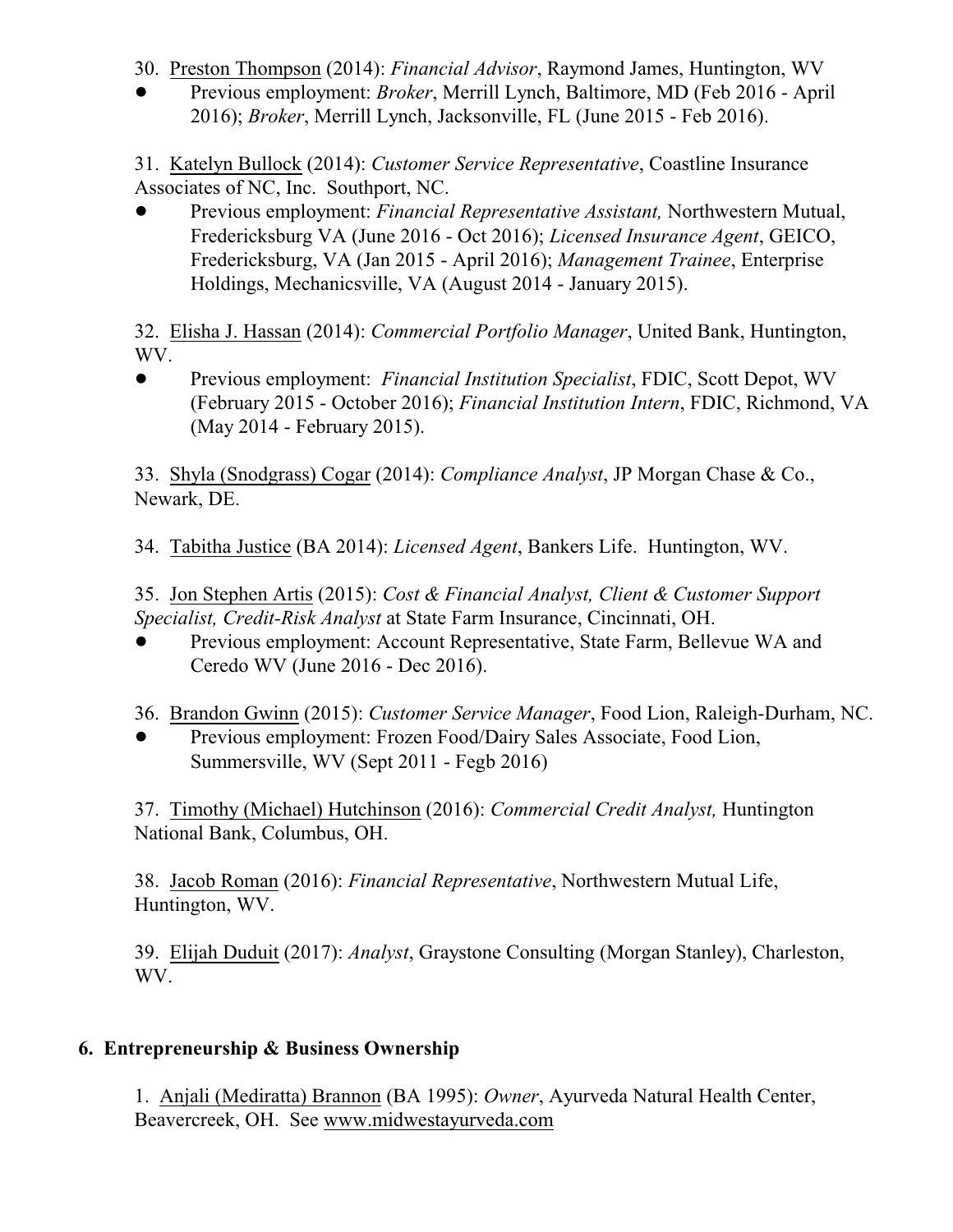2. Travis Holley (BA 1996): *Partner,* Summer 2014 - Present, in the Old World Tonewood Company, Lewisburg, WV. See [www.oldworldtonewood.com](http://www.oldworldtonewood.com.)

3. Robert Smith (2004): *Owner & CEO* of Shopforyourcause.com, 2011 - present.

! Previous employment: *Resources Analyst* at World Wildlife Fund (2008-11); *Senior Consultant* at Booz Allen Hamilton (2005-08).

4. Margaret Chapman (BA 2004): *Founder & Partner*, Statera Strategies, Washington, DC (May 2016). Statera Strategies is a consulting firm focusing on overall organizational effectiveness, communications, finances, campaign consulting and event management.

- ! Other employment: *Director of Finance & Administration*, International START Secretariat - global change SysTem for Analysis, Research, and Training. Washington, DC.
- ! Previous employment: *President, Board of Directors*, at Street Sense (a non-profit media company), Washington, DC (March 2014 - April 2016); *Institute Administrator & Fiscal Director* of the George Washington University Cancer Institute, Washington, DC (Apr. 2013 - Jan. 2016); *Finance Specialist*, The Pew Charitable Trusts, Washington, DC (2011-13). *Vice President*, Political C.F.O.'s, Inc., Washington, DC (2005-11)

5. Charles Steele (2005): *Founder and Owner*, Singular Financial, Atlanta GA. See [www.singularfinancial.com](http://www.singularfinancial.com)

6. Justin Marcum (2008): *Owner and Attorney*, Marcum Law Office, Williamson, WV.

7. Monica (Hay) Sturgill (2008): *Vice President of Operations*, Hay Exploration, Inc. (oil and gas industry), Ashland, KY.

8. Dustin Burgess (BA 2008): *Owner,* Dustin Burgess Insurance Group, Nationwide Insurance, Canton OH.

## **7. Private Business Sector**

1. Maribeth Anderson (BA 1992): *Director - Government & Community Relations*, Southwestern Energy, Huntington, WV, and *President of the WV Oil & Natural Gas Association.*

! Previous employment: *Manager* - *Government & Community Relations*, Southwestern Energy (Dec. 2014 - Jan. 2016); *Senior Director, Government Relations - WV,* Chesapeake Energy, Charleston, WV (Jan. 2012 - Dec. 2014). *Director of Corporate Development*, Chesapeake Energy (Oct. 2007 - Jan. 2012); *Producer, Assistant News Director, News Director*, WSAZ-TV, Huntington, WV (1992-2006).

2. April (Coiner) Lafforthun (2000): *Senior Corporate Recruiter*, Global HR Team, NetApp, Inc., Research Triangle Park, Durham-Raleigh-Chapel Hill, NC.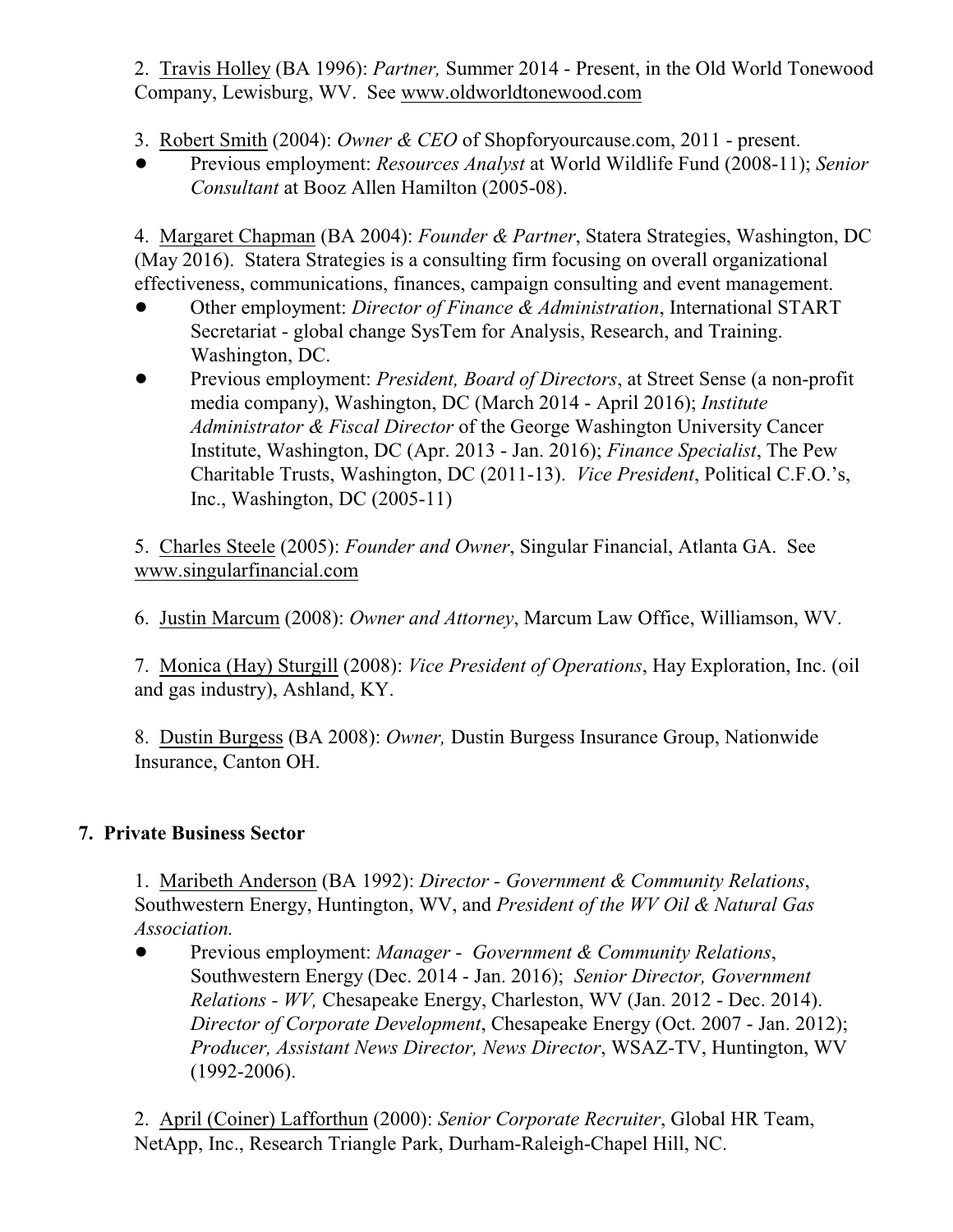- 3. Kevin Chattin (2001): *Customer Service Manager*, Amazon.com, Huntington, WV.
- ! Previous employment: *Branch Manager*, US Bank, Chesapeake OH; *Private Banker*, Wells Fargo, Florida (2013); *Personal Banker/Small Business Specialist*, JP Morgan Chase, WV (February 2007 - January 2012).
- 4. Kristy Hays (BA 2002): *Eagle Hill Consulting*, Arlington, VA.
- Previous employment: *Analyst*, Voice of America, Washington, DC (2011-16); *Director of Strategic Investments*, Special Olympics International (2006-11); *Rural Community Development Officer*, Peace Corps, Belize (2003-05).

5. Shawn Greene (BA 2004): *Director, Finance - Division Controller,* Maxim Integrated (semiconductors), San Francisco, CA. Finance Controller of ~\$1B division. Manages team of financial analysts supporting multiple business units within the division.

! Previous employment: *Director, Pricing/Business Operations* at Maxim Integrated, San Francisco (May 2012 - March 2014). *Business Manager* at Maxim Integrated, Dallas/Forth Worth, TX (June 2010 - April 2012). *Senior Financial Analyst* at Maxim Integrated, Dallas/Fort Worth, TX (June 2007 - May 2010). *Small Business Educator*, Peace Corps, Guatemala (2004 - 2006).

6. Shane Tolliver (2004): *Specialty Pharmaceutical Sales Representative*, Eli Lilly & Co., Charleston, WV.

- 7. Jimmy Shen (BA 2004): *Data Analyst*, West Creek Financial, Richmond, VA
- ! Previous employment: *Contractor Senior Manager,* Gemean Corporation, Roanoke, VA (Sept 2015 - Dec 2016) *Senior Manager - Data Analytics*, WWE. Greater New York Area (Sept 2014 - Sept 2015); *Senior Data Analyst* at Visiting Nurses Association Health Group, New York City (February - August 2014). *Data Analyst* (Electronic Storage of Information, Digital Forensics, Forensic Investigation) at Gemean Corporation (October 2013 - January 2014). *Analyst* at Sirius XM Radio, Inc. (December 2008 - October 2013). *Business Analyst 2* at Network Solutions (July 2006- December 2008).
- 8. Charity Curran (2004): *Staff Accountant*, Clipper Vacations, Seattle, WA.
- ! Previous employment: *Senior Staff Auditor* at Loveridge, Hunt & Company, PLLC. Bellevue, WA (September 2011 - March 2014); Accounts Receivable Analyst, A Place for Mom, Bellevue, WA (May 2009 - July 2011)

9. Dickson Muchiri (2006): *Sales & Marketing Manager* at Permco Hydraulics, Ltd. & Guyan International, Inc. Based in Nairobi, Kenya.

10. Amanda Archer (2008), *Adv Financial Analyst,* Marathon Petroleum Corporation, Ashland, KY.

! Previous employment: *Analyst* - *Marine Transportation*, Marathon Petroleum Corporation, Ashland KY (Dec 2014 - May 2017) *Budget Analyst II*, Morehead State University Budget Office, KY (2012 - 2014). *Senior Budget Analyst,* Marshall University Budget Office (2010-12).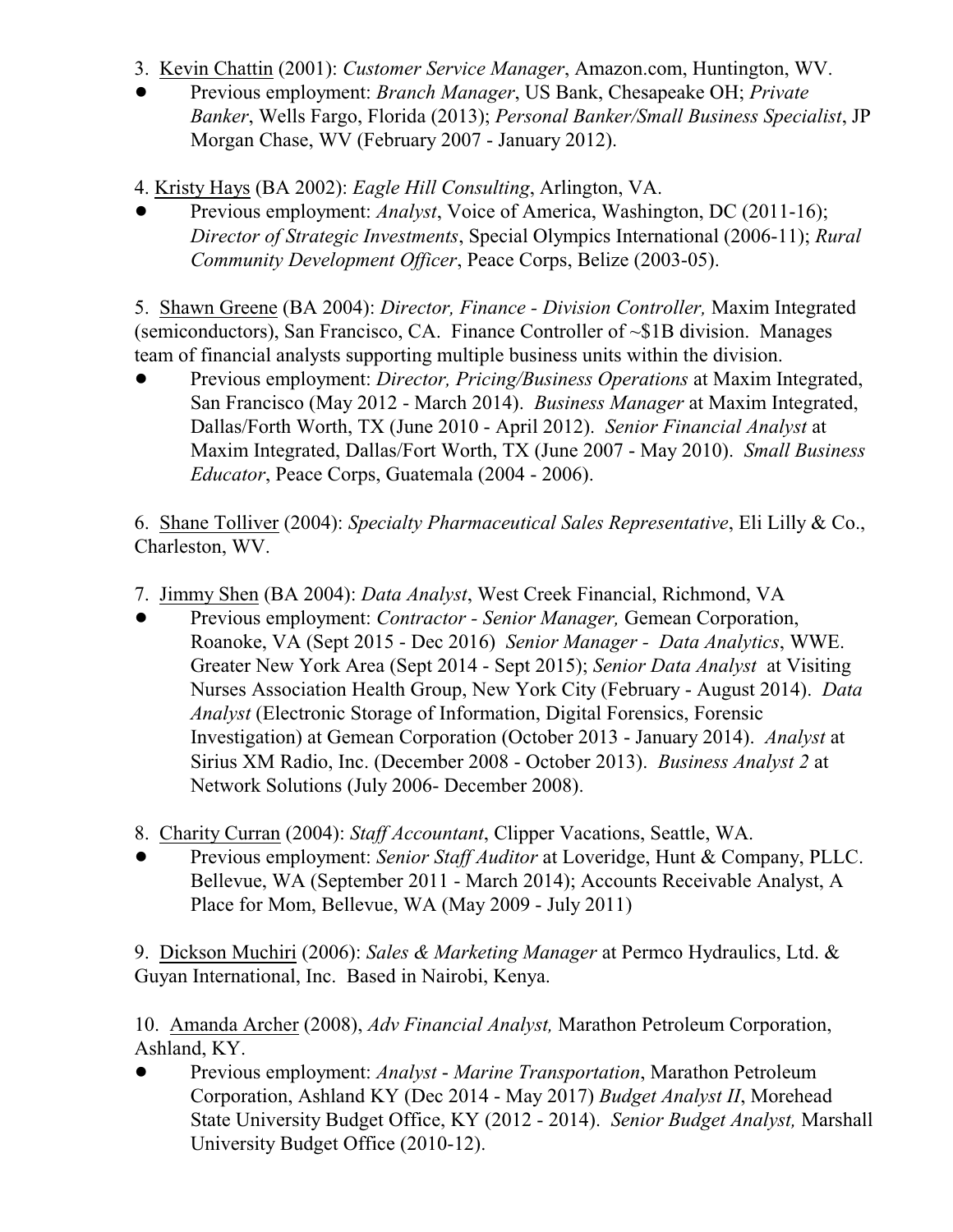11. Christina Hohman (BA 2008): *Global Web Analytics Manager*, CBRE, Dallas/Fort Worth, TX.

! Previous employment: *Digital Marketing Manager*, Nationstar Mortgage, Dallas/Forth Worth, TX (August 2015 - Jan 2017); *Digital Marketing Manager*, CheapCaribbean.com, Dallas/Forth Worth, TX (February 2013 - August 2015); *Social Media Specialist*, Miller Public Relations, Dallas/Forth Worth, TX (December 2011 - February 2013).

12. Carla (Ramirez) Hensley (2010): *E-commerce Planner,* BoxLunch at Hot Topic, Los Angeles, CA. See <https://www.boxlunch.com/>

! Previous employment: *Executive Analyst*, Garrett Leight California Optical, Los Angeles, CA (Jan 2016 - Dec 2016)*; Instock Manager - Operations*, Amazon.com, New York City (Sept 2014 - August 2015); *Financial Assistant Planner - Women's Shoes*, Macys.com. Macy's, New York City (Jan 2014 - Sept 2014); *Planning Allocator*, Macys.com, Macy's, New York City (March 2013 - Jan 2014).

13. Lydia Yi (2010): *International Merchandiser,* Zhengzhou Purui Industrial Trading Co., Ltd, China.

! Previous employment: *Sales Manager*, Zhengzhou Purui Industrial Trading Co., Ltd, China

14. Sharafina Azman Al Rashid (2012): *Mergers & Acquisitions Consultant*, Aon Strategic Advisors & Transaction Solutions, St. Louis, MO.

! Previous employment: *Business Development Analyst*, Aon Risk Solutions, St. Louis, MO (Dec 2015 - May 2017); *District Sales Manager*, Louisiana and Southern MS, Dot Foods, St. Louis MO (Jan 2014 - Dec 2015); *Associate District Sales Manager*, Dot Foods, St. Louis MO (Jan 2013 - Jan 2014); *Dispatch Clerk*, Dot Foods, Williamsport, MD (August 2012 - Jan 2013).

15. Michael Farley (2012): *Management Trainee*, Enterprise Holdings, Huntington, WV.

! Previous employment: *Bank Teller Supervisor*, Huntington Federal Savings Bank, Huntington, WV (August 2013 - February 2017); Assistant Manager, Marquee Cinemas, Huntington, WV (Feb 2011 - July 2013).

16. Lauren Rone (2013): *Case Manager*, Brookshire Barrett & Associates, Charleston WV: The #1 Forensic Economics & Legal Case Consulting Firm in the USA. Website: [www.forensiceconomics.org.](http://www.forensiceconomics.org.)

17. Cade Parton (2013): *Financial Assistant*, Pelican Systems, Durban, South Africa.

18. Joseph Romeo (2013): *Payroll Administrator*, CDI Corporation, Cross Lanes, WV. [From website: CDI offers clients advanced solutions and services that improve productivity, performance, and profitability. Using our industry knowledge, engineering and staffing service expertise, and highly-scalable technology solutions, we design outcomes to help clients realize their vision.]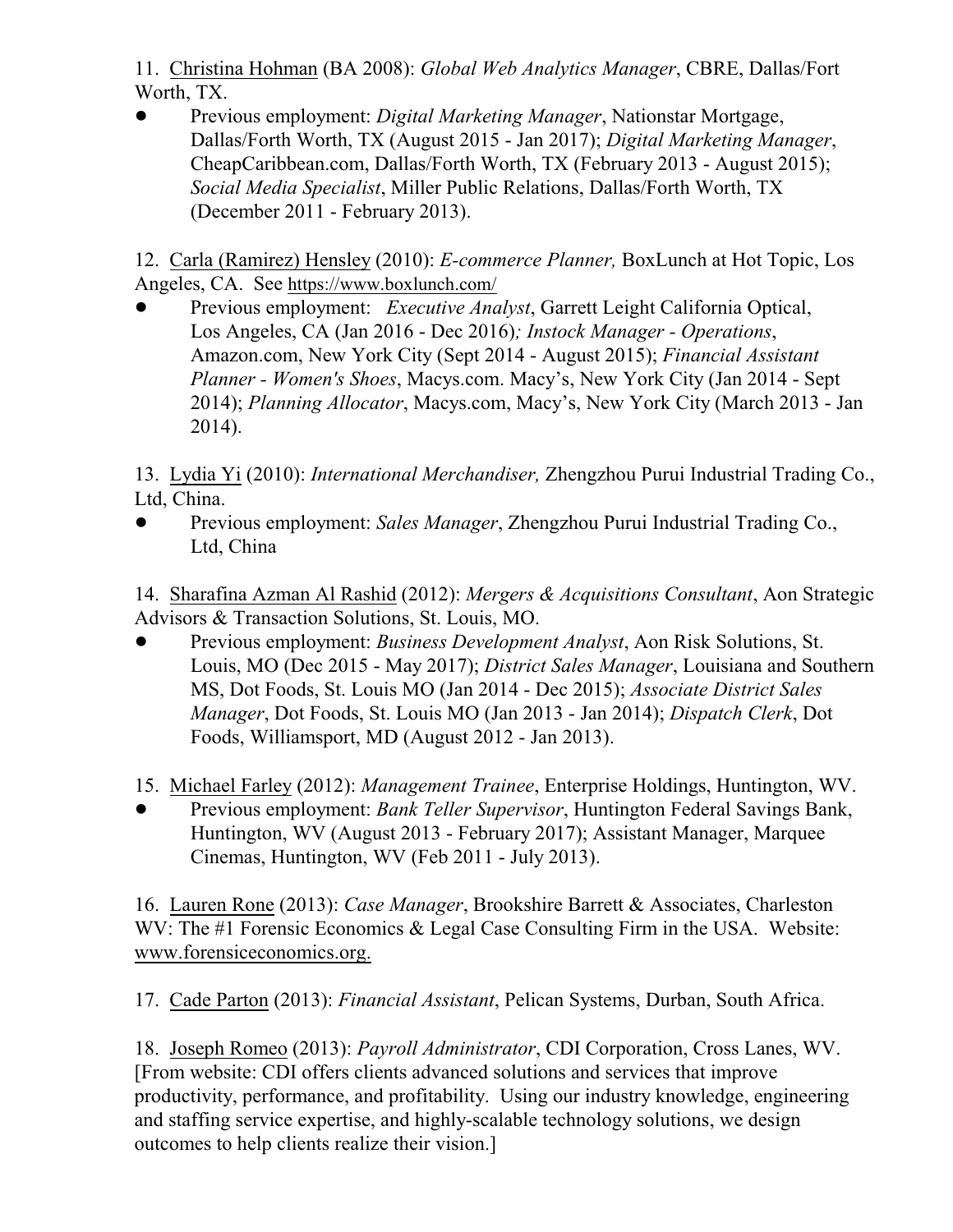19. Josh McCabe (2014): *Customer Service Manager,* AT&T, Huntington, WV.

20. Gordon Thacker (2015): *Account Executive*, Total Quality Logistics [\(www.tql.com\),](http://www.tql.com),) Cincinnati, OH.

21. Megan Connolley (2015): *Accounting Specialist*, CarMax, Richmond, VA.

! Previous employment: *Financial Consultant* (with CarMax), Robert Half Finance & Accounting, Richmond, VA 9April 2016 - August 2016); *Program Supervisor*, InfoCision Management Corporation, Huntington, WV (Nov 2015 - March 2016); *Finance Intern*, Champion Industries, Inc. Huntington, WV (Dec 2014 - Oct 2015).

22. Rebekah (Sarah) Carson (2015): *Strategic Analyst*, Fischer Homes, Greater Cincinnati Area.

23. Brogan Barnitz (2016): *Project Coordinator*, Dummen Orange (a Dutch Multinational, which can be found on the web at dummenorange.com), Columbus, OH.

24. Keely Hennessy (2017): *Business Development Representative*, Dutch Miller KIA, Barboursville, WV.

#### **8. Education; Government; Health Care; Nonprofit**

1. Michael Newsome (1990): *Director- BlueCross BlueShield Economic & Finance Institute*, South Carolina Governor's School for Science & Mathematics, Hartsville, SC.

! Previous employment: *Professor of Economics*, Marshall University (1998 - 2016)

2. Craig Moore (BA 1991): *Professor*, Department of Business, University of Wisconsin-Stout.

3. Jennifer (Harrell) Sobanet (BA 1993): *COO*, Colorado Department of Higher Education, and *Vice Chancellor for Administration & Finance*, University of Colorado Denver.

4. Alan Albright (1997): *Assistant Director of Finance*, Autism Services Center, Huntington, WV.

5. Jeremy Baisden (1999): *Database Manager*, Cabell County School Board, Huntington, WV.

6. Sue Ann (Roberts) McSweeney (2000): *Claims Representative* - Supplemental Security Income Program, Social Security. Huntington, WV.

7. Austin O'Connor (2001): *Assistant Professor, Hospitality Management Program Director, Co-Program Director of Management*. BridgeValley Community & Technical College (formerly Kanawha Valley CTC), Charleston & Montgomery, WV.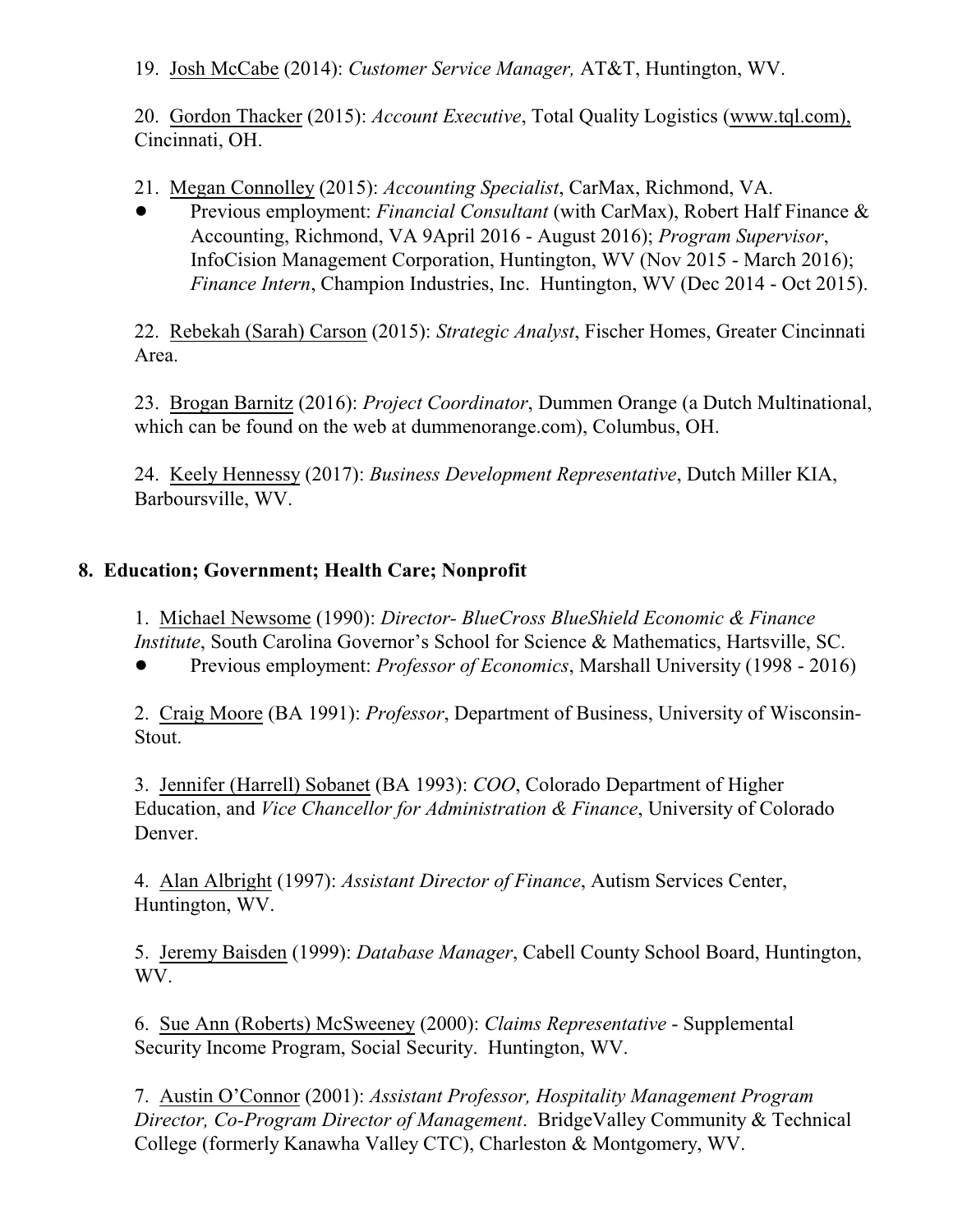8. Kelli Hively (2001): *Child Protective Service Worker*, WV Department of Health & Human Services, Huntington, WV.

! Previous employment: *Clinical Home Manager*, ResCare Corporation (Assisted Living and Rehabilitation), St. Albans, WV (July 2012 - August 2014); *Service Coordinator/Therapeutic Consultant*, Prestera Center for Mental Health Services, Inc., Huntington, WV (May 2004 to May 2011).

9. Kristy Hays (BA 2002): *Analyst*, Voice of America, Washington, DC (2011-16); *Director of Strategic Investments*, Special Olympics International (2006-11); *Rural Community Development Officer*, Peace Corps, Belize (2003-05).

10. Amy Melton (2002): *Assistant Director - Technology Transfer Office*, Marshall University Research Corporation, Huntington, WV.

! Other employment: *Conflict of Interest Specialist*, Marshall University Office of Research Integrity, Huntington, WV (Oct 2008-Oct 2011; Sept 2014 - the Present)

11. Margaret Chapman (BA 2004): *Director of Finance & Administration*, International START Secretariat - global change SysTem for Analysis, Research, and Training. Washington, DC.

! Previous employment: *President, Board of Directors*, at Street Sense (a non-profit media company), Washington, DC (March 2014 - April 2016); *Institute Administrator & Fiscal Director* of the George Washington University Cancer Institute, Washington, DC (Apr. 2013 - Jan. 2016); *Finance Specialist*, The Pew Charitable Trusts, Washington, DC (2011-13). *Vice President*, Political C.F.O.'s, Inc., Washington, DC (2005-11)

12. Claudia Williamson (2004): *Assistant Professor of Economics*, Department of Finance & Economics, Mississippi State University.

13. Heather Hammond (BA 2004): *Executive Assistant & Grant Services & Compliance Coordinator*, Partners for Education (nonprofit), Berea College, KY.

! Previous employment: *Attorney*, Brown & Hill PLLC (Aug 2011 - Jan 2012); *Executive Assistant*, Hunt & Henriques Attorneys at Law (Nov 1010 - Aug 2011).

14. Carlos Lopes (2005): *Assistant Professor of Economics*, Midway University, KY.

15. Andrew Dornbos (BA 2006): *Assistant General Counsel,* WV Department of Health & Human Services, Charleston, WV.

16. Katrina Zell (2007): *Biostatistician* at The Cleveland Clinic (Medical Center), Cleveland, OH.

17. Justin Marcum (2008): Member of WV House of Delegates, 20<sup>th</sup> District.